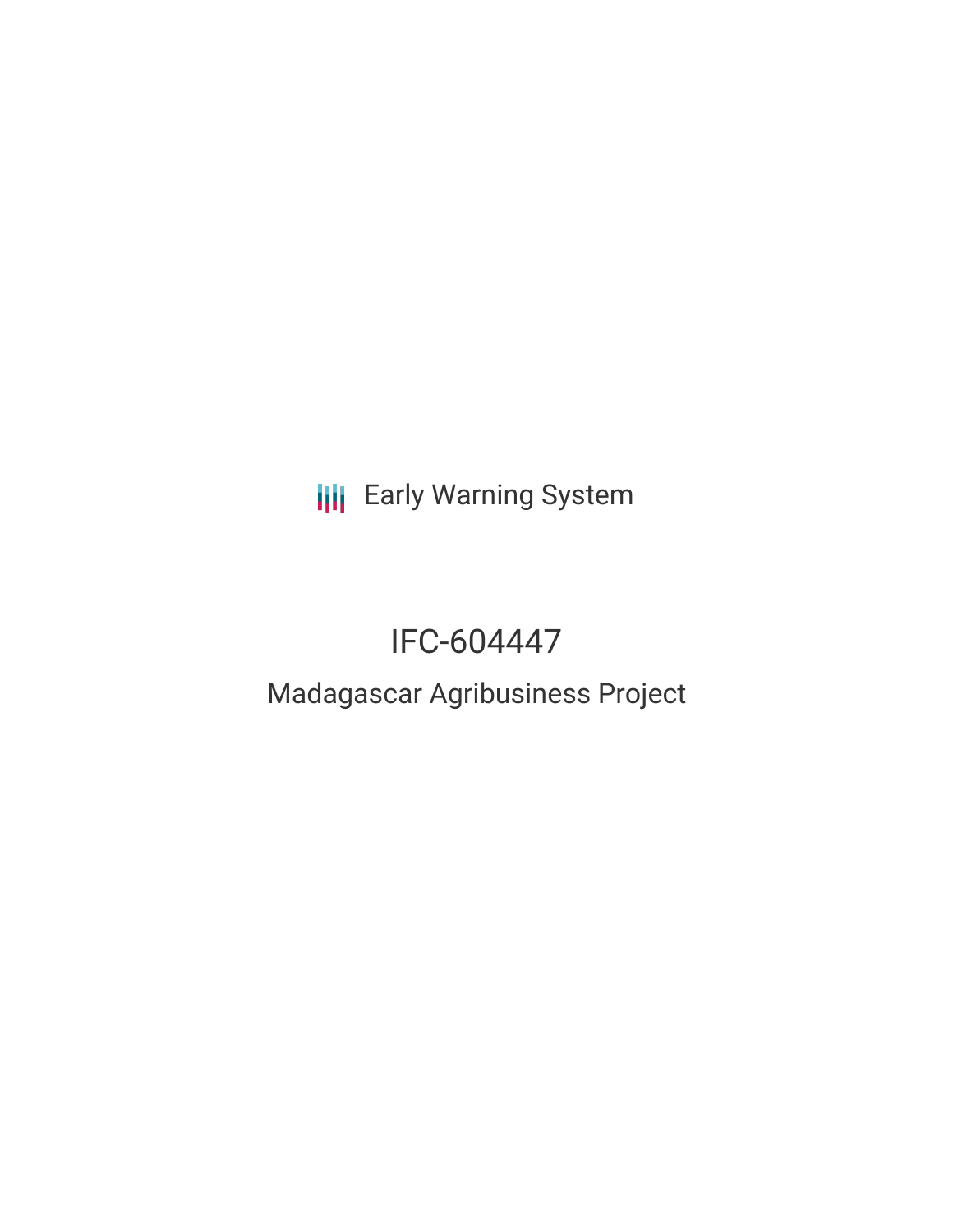#### **Quick Facts**

| <b>Countries</b>              | Madagascar                                                          |
|-------------------------------|---------------------------------------------------------------------|
| <b>Specific Location</b>      | Anosy, Androy, Atsimo Andrefana, and Ihorombe                       |
| <b>Financial Institutions</b> | International Finance Corporation (IFC)                             |
| <b>Status</b>                 | Active                                                              |
| <b>Bank Risk Rating</b>       | U                                                                   |
| <b>Voting Date</b>            | 2020-10-26                                                          |
| <b>Borrower</b>               | Government of Madagascar                                            |
| <b>Sectors</b>                | Agriculture and Forestry, Law and Government, Technical Cooperation |
| Investment Type(s)            | <b>Advisory Services</b>                                            |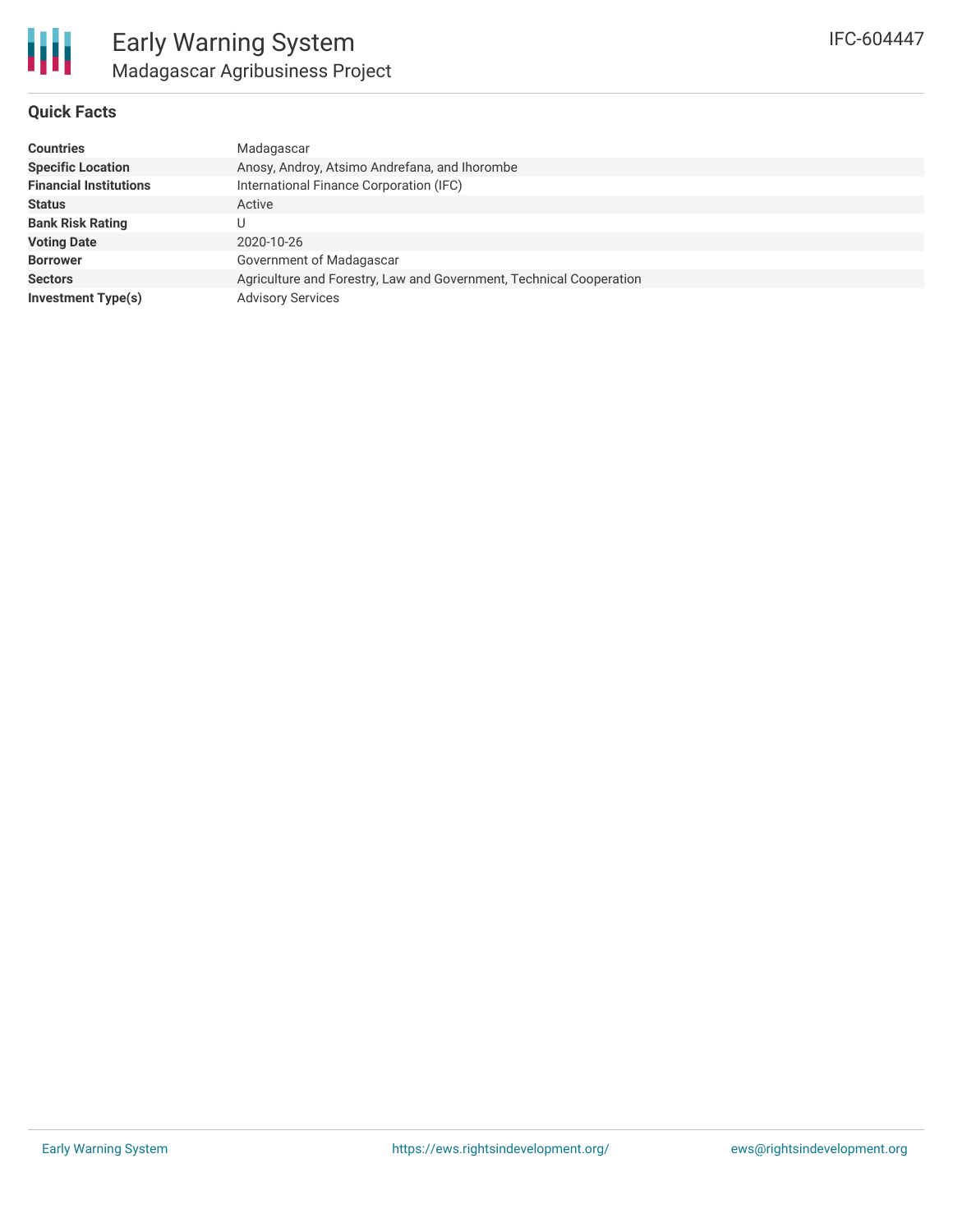

#### **Project Description**

According to bank provided information, the Project will work with government and the private sector to support a pilot of the new Madagascar Livestock Identification and Traceability System (LITS) and provide technical assistance, legal advisory and capacity support for the regulations and directives needed to improve overall sector regulation and coordination. The adoption of LITS is one of the main conditions imposed by the GoM to lift the export ban.

Working closely with the Government of Madagascar, private sector stakeholders and the WB CASEF Project, the Project will implement the following interrelated activities in support of the livestock identification and traceability system (LITS) pilot to be carried out in four regions of Southern Madagascar namely; Anosy, Androy, Atsimo Andrefana, and Ihorombe. They have been grouped into the following two components:

Component 1: Improve the Regulatory and Traceability Framework governing the livestock sector: this is public sector facing work to improve capacities and systems and to support improvement in the law, regulations and procedures.

Component 2: Strengthen private sector participation in the formal livestock sector: support private sector to improve feedback loops, stakeholder engagement, awareness and compliance with the new systems being designed, and to enhance buy-in and participation which is critical if the reformed measures are to take effect, and have impact.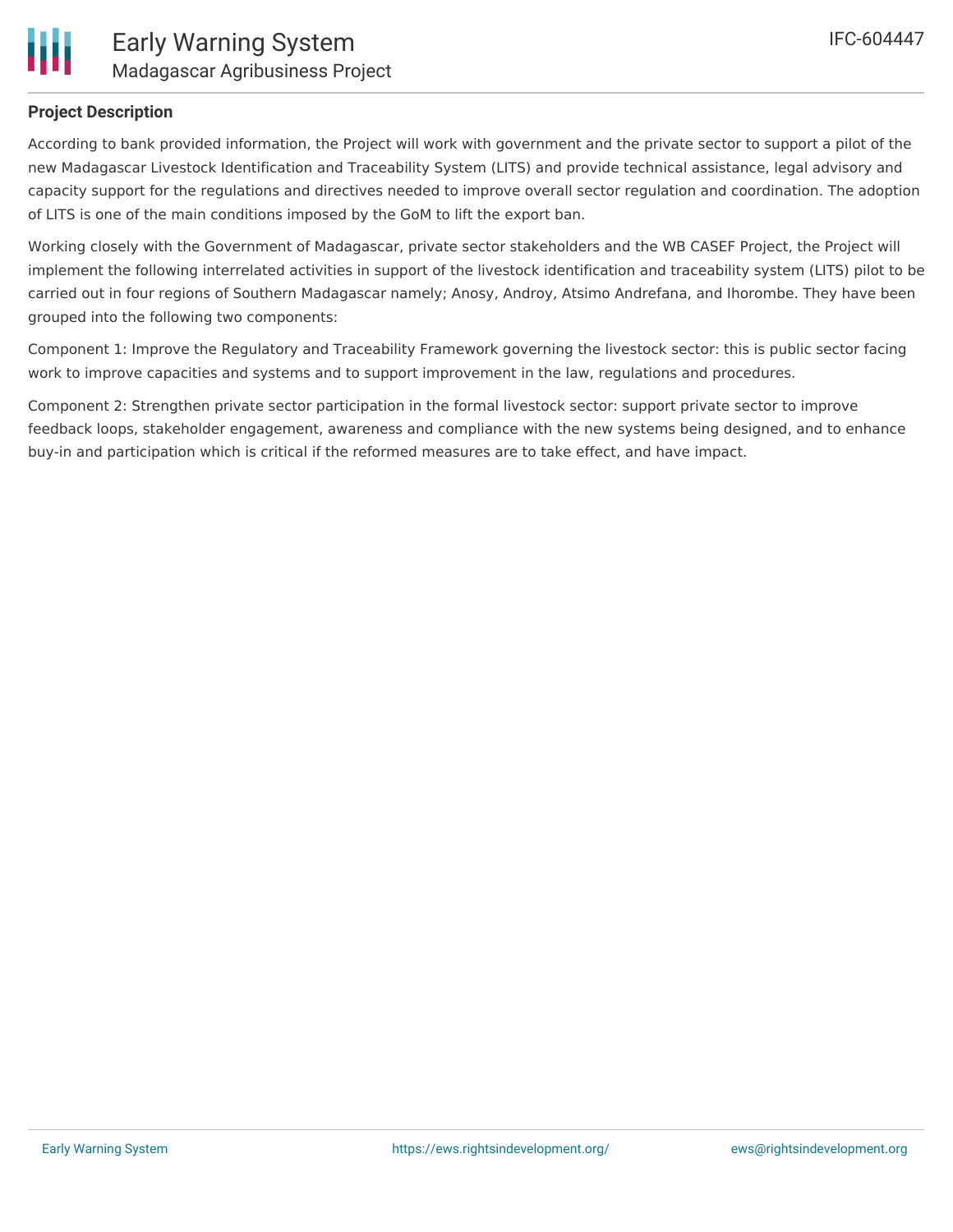

#### **Investment Description**

• International Finance Corporation (IFC)